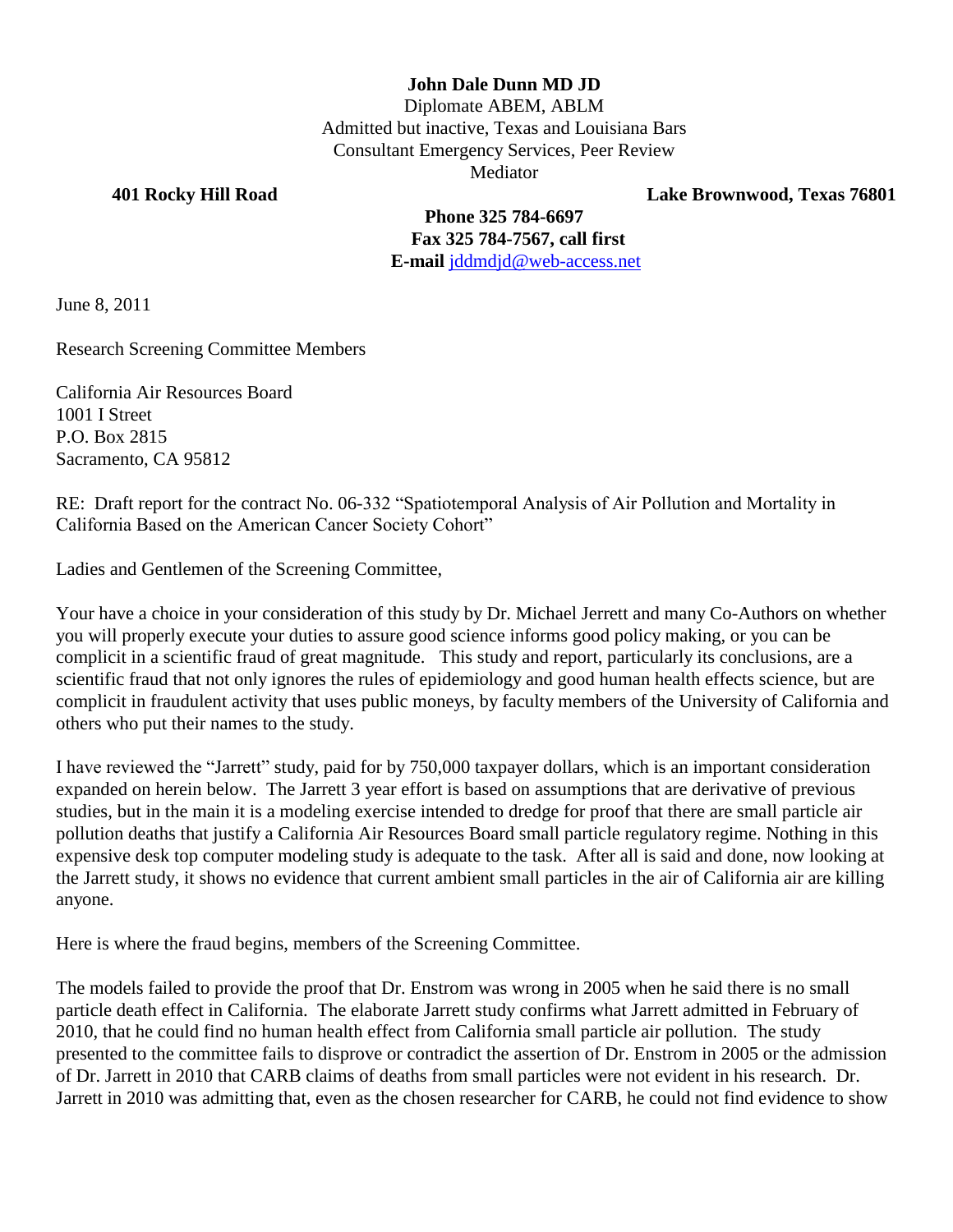death effects from small particles in the air.

The only model in the elaborate and thick Jarrett study before you that provides even a glimmer, A GLIMMER, for the CARB agenda of small particle regulations failed when the minor relative risk of 1.08 was combined with a confidence interval that included 1.0. ATTENTION, LADIES AND GENTLEMEN OF THE SCREENING COMMITTEE—THAT MEANS THAT THE JARRETT STUDY SHOWS NO SMALL PARTICLE EFFECTS. PERIOD. NONE, IN ANY OF THE MODELS OR ALTERNATIVE SCENARIOS.

However, because this is such a scandal, and because criticizing Dr. Jarrett's study is so easy, I would like to list a few points for your consideration: ,

- 1. The Jarrett study, if intended to show small particles kill, came a cropper (that means it failed, folks), since it fails in every effort to find significant evidence that small particles kill Californians. In fact it shows what we all knew, that Californians are not dying from small particles. All of the studies showed effects with a confidence interval that crossed or included 1.0. As Bugs Bunny would say—that's all folks! You have nothing to hang your hat on and approval of this study will show your lack of good faith.
- 2. All 9 modeling exercises, intended to dredge for proof to support CARB had no effects that escaped the confidence interval that made them mean nothing—NOTHING. The studies showed the confidence intervals meeting or crossing 1.0, confirming that there is of NO EFFECT of small particles on premature death in California from small particles of 2.5 microns or less.
- 3. When the 9 studies offered by the Jarrett study show no effect, any CARB decision to pursue the Small Particle regulations would not only violate a committee public duty to pursue policies that are based on sound science, I WOULD ARGUE THAT SUCH A DECISION BY CARB WOULD INDICATE COMPLICITY BY THE COMMITTEE AND BY CARB LEADERSHIP IN A FRAUD, A FRAUDULENT STUDY PAID FOR BY THE BELEAGURED TAXPAYERS OF CALIFORNIA WHO COULD HAVE BEEN SPARED THE THREE QUARTERS OF A MILLION DOLLARS WASTED ON THE STUDY.
- 4. I would remind the review committee that complicity in a fraud exposes individuals, either in their official or their individual capacities as parties to misuse of taxpayer funds.

I will not belabor the members of the committee with the epidemiological rules and the toxicology rules that are applicable to studies such as the Jarrett study. Suffice it to say that Federal Judicial Rules of Evidence specify that scientific evidence such as that contained in the Jarrett study should be reliable and relevant for the case in hand—the question of whether CARB has the science to justify its policy decisions.

The misrepresentation and fraud of the Jarrett group and the Jarrett study is most evident in the conclusions. The authors state "We conclude that combustion-source air pollution, especially from traffic, is significantly associated with premature death in this large cohort of Californians." A reasonable citizen reviewer of the study, knowledgeable in the science of epidemiology would ask--how could the authors use words like "conclude" or "significantly associated" when they have nothing in the study to support an assertion?

Have the authors sold their scientific integrity for \$750,000? Are they implicated in a fraud on the citizens of California, claiming their "show nothing" study is adequate to support a new ambitious and onerous CARB regulatory regime focused on small particles?

There is retribution in the law for fraud on the taxpayers. Laws were enacted to prevent dishonest and